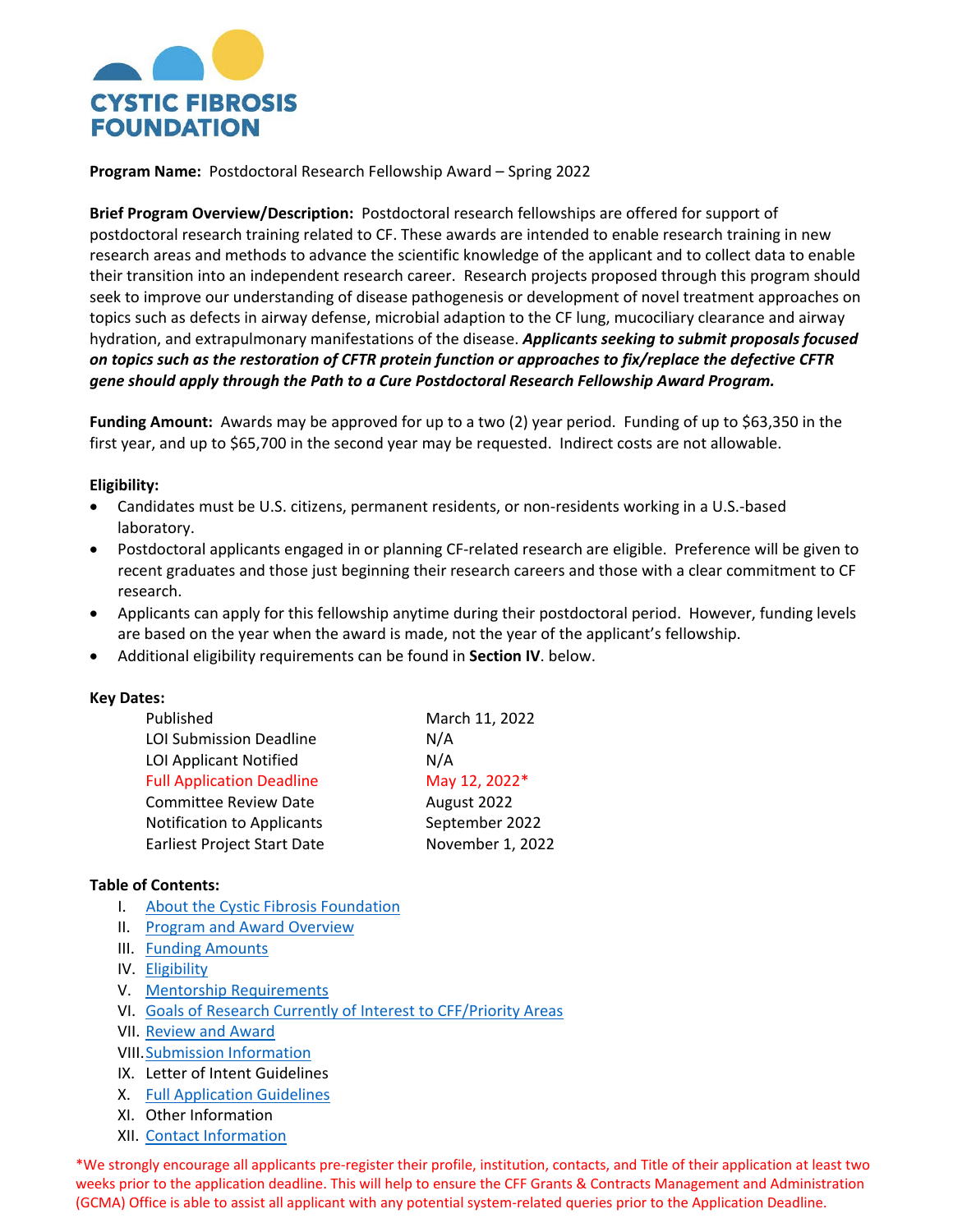# <span id="page-1-0"></span>**I. About the Cystic Fibrosis Foundation**

The mission of the Cystic Fibrosis Foundation is to cure cystic fibrosis and to provide all people with CF the opportunity to lead long, fulfilling lives by funding research and drug development, partnering with the CF community, and advancing high-quality, specialized care.

To achieve this mission, various types of grants and awards are offered to support meritorious research in CF.

## **II. Program and Award Overview**

Postdoctoral research fellowships are offered for support of postdoctoral research training related to CF. These awards are intended to enable research training in new research areas and methods to advance the scientific knowledge of the applicant and to collect data to enable their transition into an independent research career. Research projects proposed through this program should seek to improve our understanding of disease pathogenesis or development of novel treatment approaches on topics such as defects in airway defense, microbial adaption to the CF lung, mucociliary clearance and airway hydration, and extrapulmonary manifestations of the disease. *Applicants seeking to submit proposals focused on topics such as the restoration of CFTR protein function or approaches to fix/replace the defective CFTR gene should apply through the Path to a Cure Postdoctoral Research Fellowship Award Program.*

### <span id="page-1-1"></span>**III. Funding Amounts**

Awards may be approved for up to a two (2) year period. Funding of up to \$63,350 in the first year, and up to \$65,700 in the second year may be requested. Indirect costs are not allowable.

| <b>Fellowship Year</b> | <b>Stipend</b><br>(salary + fringe) | <b>Travel</b> | Research | Total    |
|------------------------|-------------------------------------|---------------|----------|----------|
| First-year Fellowship  | \$58,850                            | \$1,500       | \$3,000  | \$63,350 |
| Second-year Fellowship | \$61,200                            | \$1,500       | \$3,000  | \$65,700 |

#### **Funding levels:**

**\*Note: funding cannot be moved between budget categories.** 

### <span id="page-1-2"></span>**IV. Eligibility**

- Candidates must be U.S. citizens, permanent residents, or non-residents working in a U.S.-based laboratory.
- Postdoctoral applicants engaged in or planning CF-related research are eligible. Preference will be given to recent graduates and those just beginning their research careers and those with a clear commitment to CF research.
- Applicants can apply for this fellowship anytime during their postdoctoral period. However, funding levels are based on the year when the award is made, not the year of the applicant's fellowship.
- Candidates who are clinical fellows should apply to the CFF Clinical Fellowship program for the appropriate year. Please refer to the Policies and Guidelines of the Clinical Fellowship programs on the CFF website at www.cff.org.
- Fellowships are awarded on the basis of individual and institutional merit. Awards are not transferable to other individuals or institutions unless previously approved by the CFF Program Director.
- Applications should focus on one or more of the research areas of interest outlined in Section VI below.
- Fellowships are intended to support mentored training to enable awardees to be competitive for independent, faculty positions. For awardees who obtain a faculty position before the end of their 2 year, please contact the CFF Program Director to determine if part of your award may be eligible to be converted to a P&F for the remainder of the funding period.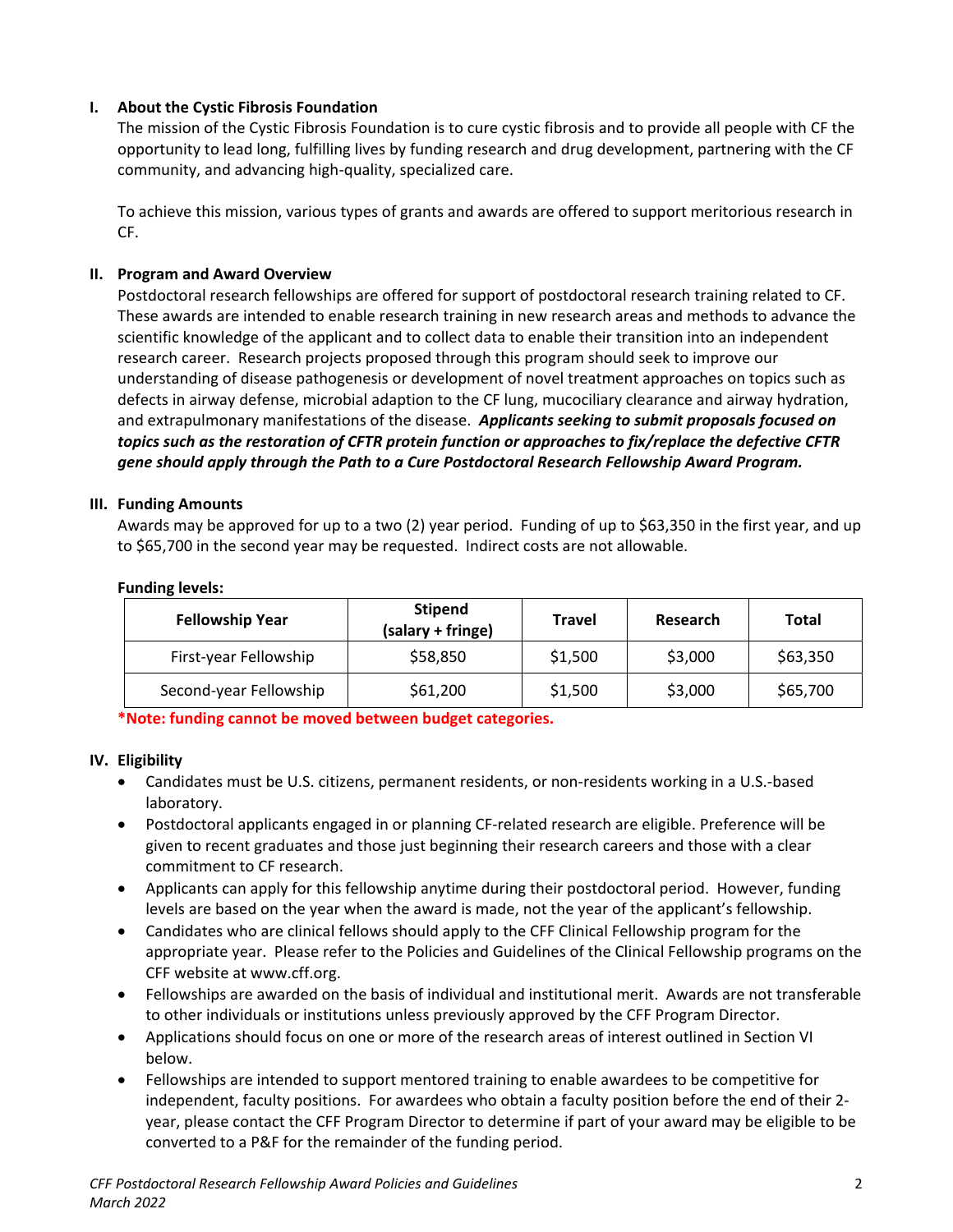# <span id="page-2-0"></span>**V. Mentorship Requirements**

- Each fellow must have a Mentor who will be responsible for the fellow's training and research activities.
- The Mentor(s) must be able to provide the mentorship needed to guide the project if awarded.
- The Mentor(s) must be at the institution where the applicant will be carrying out the work for the project.

# **VI. Goals of Research Currently of Interest to CFF/Priority Areas**

<span id="page-2-1"></span>The landscape of CF has changed significantly over the past 30 years since the identification of the CFTR gene. In 2012, Kalydeco™ (VX-770), the first drug to target the basic CFTR defect, was approved for a small subset of people with CF and clearly demonstrated that CFTR modulating drugs can improve clinical parameters such as sweat chloride, lung function, and body weight. Since that time, additional CFTR modulating drugs have been approved that continue to change the course of disease for the nearly 90% of people who will benefit from them. CFF realizes the changing needs of the community and places a high priority on supporting research that will improve our understanding of disease pathogenesis, especially in the setting of CFTR modulators, such as defects in airway defense, microbial adaption to the CF lung, mucociliary clearance and airway hydration, and extrapulmonary manifestations of the disease. CFF will prioritize funding for projects that will lead to a better understanding of disease mechanisms and pathophysiology that contribute to the development of new prevention and treatment strategies.

## **Emerging areas of interest with high priority to the CF Foundation:**

- Direct and indirect influences of CFTR modulation on the airway milieu, including resident pathogens, inflammation and inflammatory cell function, mucin structure (tethered and secreted), airway surface liquid (ASL), and mucociliary clearance (MCC)
- Mechanisms of defective MCC and ASL that are relevant for therapeutic applications.
- Biological mechanisms involved in lung allograft dysfunction/rejection and transplant immunology
- Improved understanding of acquisition, detection, pathogenesis, host-pathogen interactions, and treatment approaches for difficult to treat CF infections (i.e. NTM, MDR Pseudomonas, MRSA, Aspergillus, Burkholderia, Stenotrophomonas). Projects focused on individual pathogens not listed above or that solely explore basic biology of pathogens that will not have direct applicability to the development of new treatment strategies or improve outcomes for people CF will be deprioritized for funding.
- Approaches to understand and treat CF-related GI complications, including liver disease and the impact of nutritional deficiencies
- Effects of endocrine system dysfunction in CF, especially projects focused on biological underpinnings of Cystic Fibrosis Related Diabetes (CFRD) and CF bone disease

Infection/microbiology-focused applications should utilize clinically relevant strains and specimens or should address host responses to the organism as part of the application. Those applications that do not have a clear translational component or path to therapeutic development generally receive lower relevance scores.

**Note**: Applicants seeking to submit proposals focused on topics such as the restoration of CFTR protein function or approaches to fix/replace the defective CFTR gene should apply through the Path to a Cure Postdoctoral Research Fellowship Award Program [\(https://www.cff.org/path-cure-academic-programs\)](https://www.cff.org/path-cure-academic-programs). Topics for the PTAC program include but are not limited to characterization of rare CFTR mutations, nonsense modulation, gene editing/replacement strategies, and characterizing cellular targets for CFTR correction.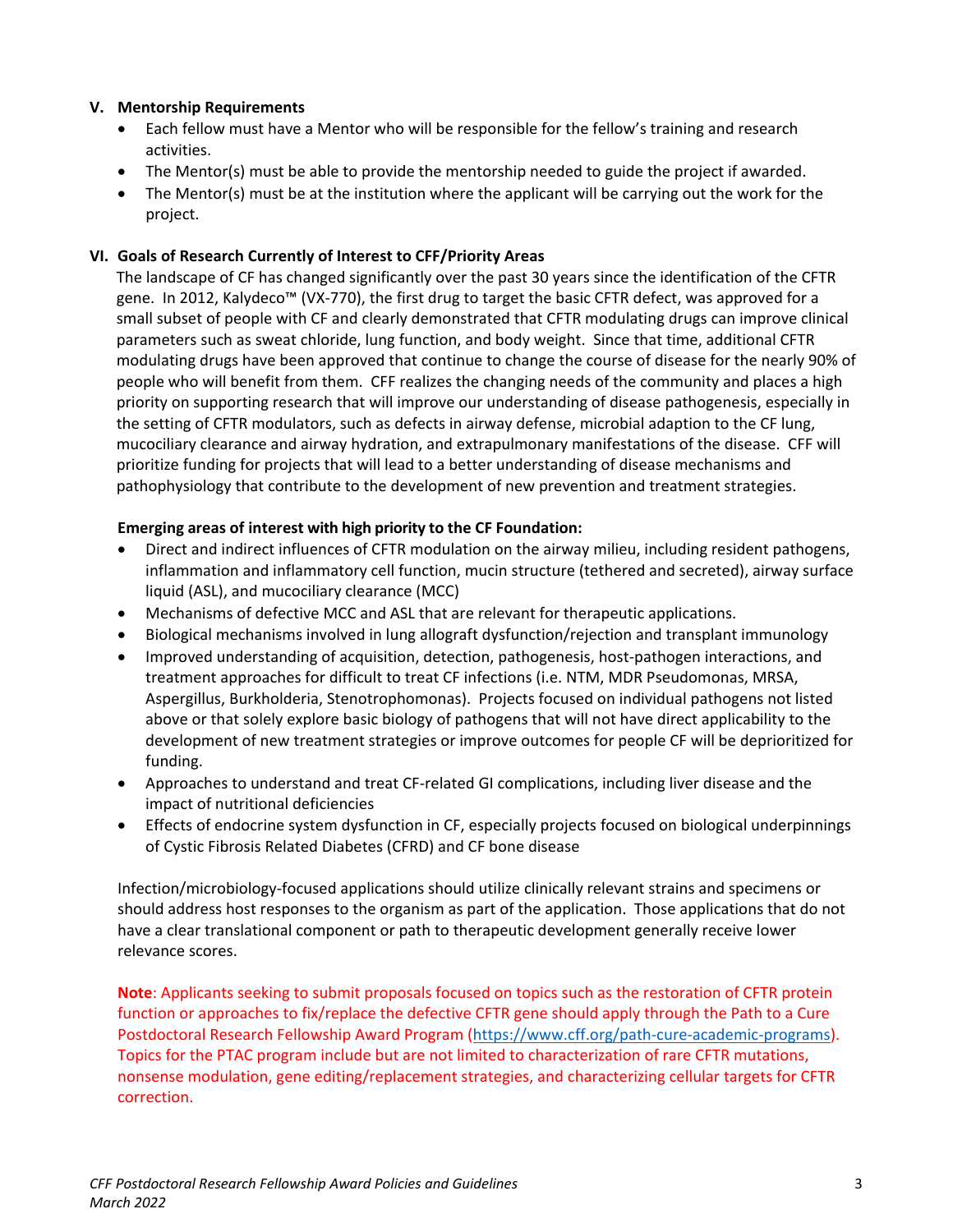## <span id="page-3-0"></span>**VII. Review and Award**

All applications are evaluated by CFF's Research and Research Training (RRT) Committee, whose recommendations are reviewed by the Medical Advisory Council (MAC) and/or the Board of Trustees. Funding of awards is based on the priority score awarded to each application and the recommendations of the RRT Committee. Funding decisions are based on the relevance of the proposed study to the goals of the Foundation, alignment with specific research priorities, and enhancing the existing CFF project portfolio. All awards are subject to compliance with applicable regulations and CFF policies and are contingent upon the availability of CFF funds.

In addition to scientific merit and relevance to the CFF mission, applications will be evaluated in the following areas:

| <b>Applicant</b>                                                                                                                                                                                           | Mentor(s)                                                                                                                                                                                                                                                                                                                                                                            | <b>Environment</b>                                                                                                                                                                                                                                                                                                                                                                                                                                     | <b>Training &amp; Research</b><br><b>Development Plan</b>                                                                                                                                                                                                                                                                                                                            |
|------------------------------------------------------------------------------------------------------------------------------------------------------------------------------------------------------------|--------------------------------------------------------------------------------------------------------------------------------------------------------------------------------------------------------------------------------------------------------------------------------------------------------------------------------------------------------------------------------------|--------------------------------------------------------------------------------------------------------------------------------------------------------------------------------------------------------------------------------------------------------------------------------------------------------------------------------------------------------------------------------------------------------------------------------------------------------|--------------------------------------------------------------------------------------------------------------------------------------------------------------------------------------------------------------------------------------------------------------------------------------------------------------------------------------------------------------------------------------|
| • Commitment to, or<br>intent to pursue, a<br>research career<br>related to CF<br>• Potential to<br>develop an<br>independent<br>research career<br>related to CF<br>$\bullet$ Research<br>accomplishments | <b>Established expertise</b><br>$\bullet$<br>in CF-related basic<br>research or related<br>research areas of<br>high priority to CFF<br>Commitment of the<br>$\bullet$<br>primary Mentor for<br>the duration of the<br>applicant's<br>development and<br>research plan<br>Track record of the<br>$\bullet$<br><b>Mentor training</b><br>individuals for basic<br>biomedical research | • Quality (breadth and<br>depth) of faculty in basic<br>and/or clinical sciences<br>related to CF at<br>applicant institution<br>• Quality of institution's<br>CF research and training<br>programs<br>• Demonstrated<br>interaction between<br>basic and clinical<br>investigators<br>• Institution's<br>commitment and ability<br>to provide opportunities<br>and facilities necessary<br>for research career<br>development related to<br><b>CF</b> | • Feasibility and<br>impact of the<br>proposed plan<br>• Didactic course<br>work required by<br>the applicant (if<br>indicated)<br>• Scientific and<br>technical merit of<br>the proposed<br>research<br>• Ability of the<br>proposed plan to<br>develop research<br>skills of the<br>applicant needed<br>for independence<br>• Relationship to<br>applicant's career<br>development |

*All applications will be reviewed and scored by the RRT Committee. CFF may withdraw applications receiving low scores, and/or those deemed nonresponsive to the program announcement before the review meeting. In these cases, CFF will notify applicants if their application has been withdrawn without discussion. Applications that have not been discussed (or triaged) in two review meetings will not be accepted for further consideration by CFF. In order to resubmit unfunded applications during future application cycles, applicants must address reviewer critiques.*

# **Chief causes for assigning low priority scores to applications during review include the following:**

- Insufficient information or documentation
- Inadequate statement of hypothesis, experimental design or methods
- Failure of the applicant to demonstrate awareness of and plans for coping with key problems and pitfalls associated with the proposed research
- Insufficient or improper controls
- Failure of the applicant to describe potential relevance of the proposed study to issues in CF
- Failure of the applicant to document the necessary skills or training to accomplish the goals of the proposal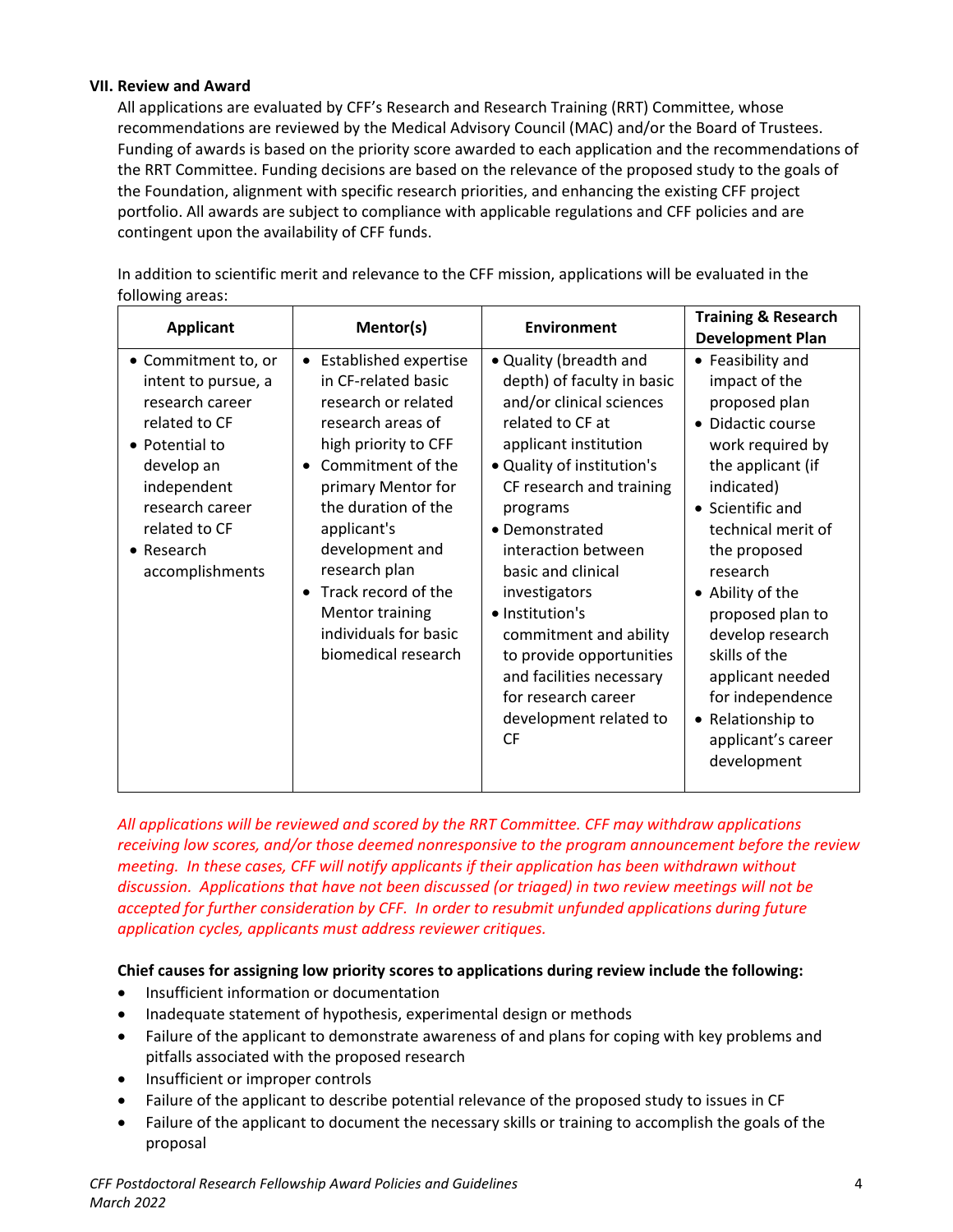• Failure of the applicant to meet all of the criteria described in the policy statement for a given award

## <span id="page-4-0"></span>**VIII. Submission Information**

## **Applicants may only submit one (1) Postdoctoral Research Fellowship Award application per funding cycle in 2022 Applications deadline: Thursday, May 12, 2022 by 5:00 PM (Eastern)**

Submit online through [http://awards.cff.org](http://awards.cff.org/) (Refer to Section X of these guidelines for specific submission instructions)

An application will be considered incomplete if it fails to comply with the instructions, or if the submitted material is insufficient to permit adequate review. CFF reviews applications electronically, and only documents submitted online at http://awards.cff.org will be reviewed.

## **General Timeline:**

| <b>Application Deadline</b>                     | May 12, 2022*    |
|-------------------------------------------------|------------------|
| Review                                          | August 2022      |
| Notification to Applicants                      | September 2022   |
| <b>Earliest Start Date for Awarded Projects</b> | November 1, 2022 |

\*We strongly encourage all applicants pre-register their profile, institution, contacts, and title of their application at least two weeks prior to the application deadline. This will help to ensure the CFF Grants & Contracts Management and Administration (GCMA) Office is able to assist all applicant with any potential system-related queries prior to the Application Deadline.

#### **IX. Letter of Intent Guidelines**

*Not applicable to this RFA*

### <span id="page-4-1"></span>**X. Full Application Guidelines**

Applications must be submitted online at [https://awards.cff.org](https://awards.cff.org/)

### **Documents should be typed using:**

- Font: Times New Roman 12 or Arial 11
- Margins: No less than a half inch on each side

*Note: When all the documents have been uploaded to awards.cff.org, the system will compile them into a single PDF file. You may preview this file by selecting "Application Full Print", as well as exporting the compiled PDF file.*

### To login, please visit: [https://awards.cff.org](https://awards.cff.org/)

For all first-time applicants in the new Grants Management System, we ask that you pre-register to create a username and password for ["http://awards.cff.org"](http://awards.cff.org/) and complete a profile prior to submitting an application. *Please note:* Applicants should register their profile using the "Domestic Institution" or "International Institution" options to ensure that your profile aligns properly with the institution where the project will be conducted. We also request that as you begin your application, you enter the title of your project, if available. If you are registered and cannot remember your password, click on the **"Forgot Password?"** link below the **"Login"** fields.

Once logged in, the award opportunities, including this Request for Applications (RFA), will be listed in the **Funding Opportunities** tab on the opening screen.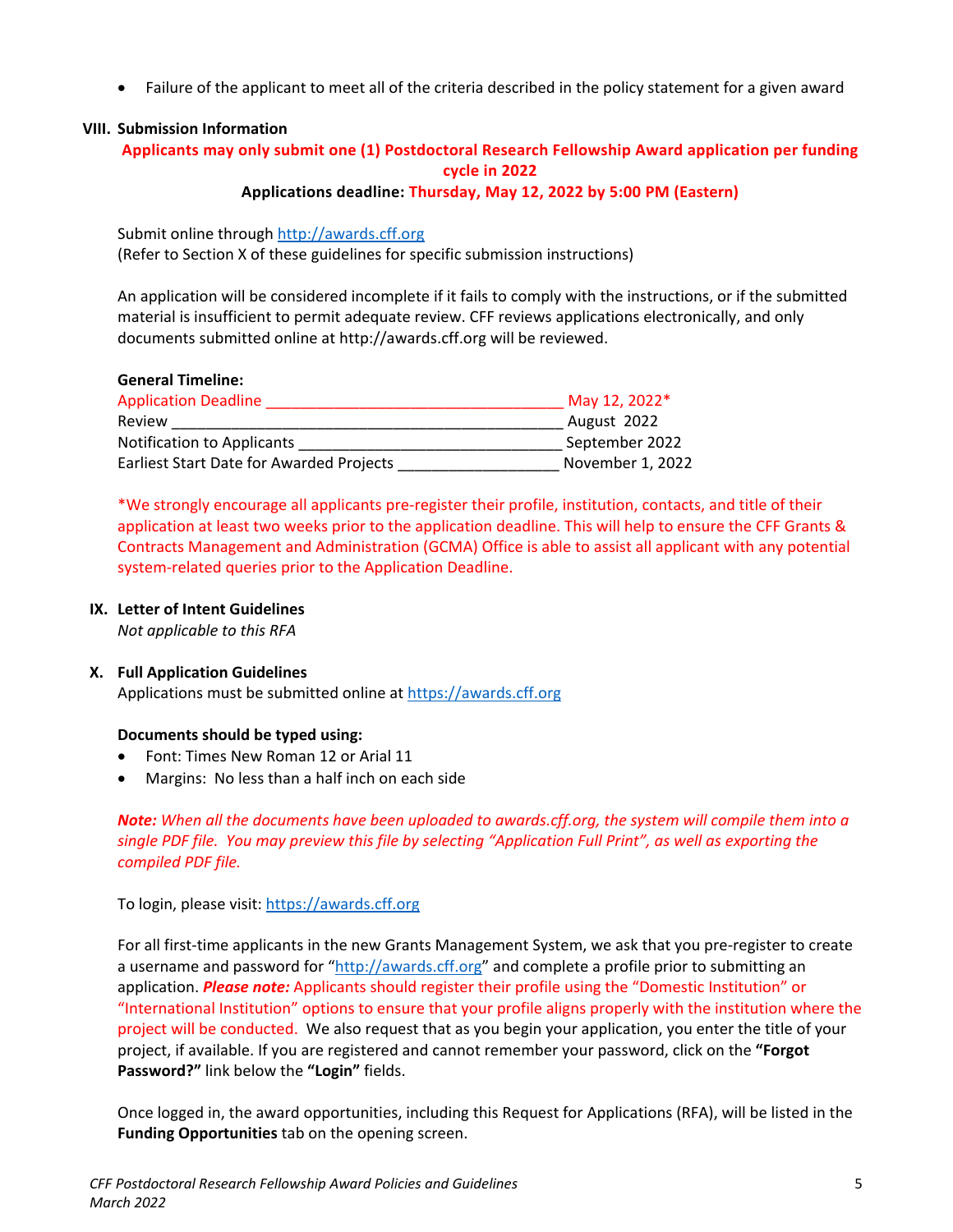Locate the listing for the "**Postdoctoral Research Fellowship Award – Spring 2022**" program. Click on the "Apply" button in the column on the far right to open the application form.

Applicants may stop at any point but must click the **"Save"** button at the bottom of each page *before exiting* in order to save their progress. When you wish to return to your draft application, please do not go through the "Funding Opportunities" tab. Instead, go to the "**My Applications**" tab in the right corner of the main page. When you are in the "**My Applications**" tab you will be able to find all your draft applications by clicking on the "Draft Applications" module.

The following sections are displayed as tabs across the application screen. Click on each section and follow the directions. Click "**Save**" as you complete each section.

#### **GENERAL**

Enter the title of your project, enter the project start and end dates, select the number of periods being requested, and complete the organizational assurances indications (i.e. IRB, IACUC, and/or IBC/rDNA approval letter and status at the time of submitting the application) in this section.

**\*Please ensure that you review and comply with the below Organizational Assurances and Certifications as cited at the end of this section on page 11.**

#### **CONTACT PROFILE**

If a profile was completed upon registration, the fields in this section will already be populated with the information entered in your Professional Profile. If you need to make any changes, you may update your profile in this section. Once updated you must "**Save and Validate**" prior to returning to continue your submission.

### **INSTITUTION**

If a profile was completed upon registration, the applicant's/principal investigator's institution will be preloaded as the Lead Institution. Domestic applicants must verify their institution by entering the Employer Identification Number (EIN) or Tax Identification Number (TIN) to search the system for the correct institution. If the EIN/TIN is not located, you may add the legal institution. Please also confirm if the project site is the same as the legal institution.

Verification of Applicant Institution's Tax Status (upload as PDF documents):

The CFF GCMA Office must have a copy of the applicant institution's current W-9 and 501I3 letter, or other documentation verifying its Federal tax status and will not issue Award Letters to Awardees if these documents are not received and on file.

- Applicants from for-profit organizations must submit a copy of the applicant institution's W-9 and IRS documentation verifying the organization's Federal tax status. Awards are not issued prior to having these documents on file with the CFF GCMA Office.
- Non-U.S. applicants must provide a copy of the W-8BEN-E form (required). In addition, a tax equivalency letter should be uploaded, if available. If a tax equivalency letter is not available, applicants must upload a letter stating this documentation is not available.

#### International Applicants (if applicable):

Applicants whose institution is not a United States based-entity will be contacted to provide additional information and completion a CFF International Institution Form. The completion of this form also includes submission of the following documentation:

- A copy of the institution's most recent Mission Statement.
- A copy of the institution's tax status documentation or equivalent, or a letter stating it is not available.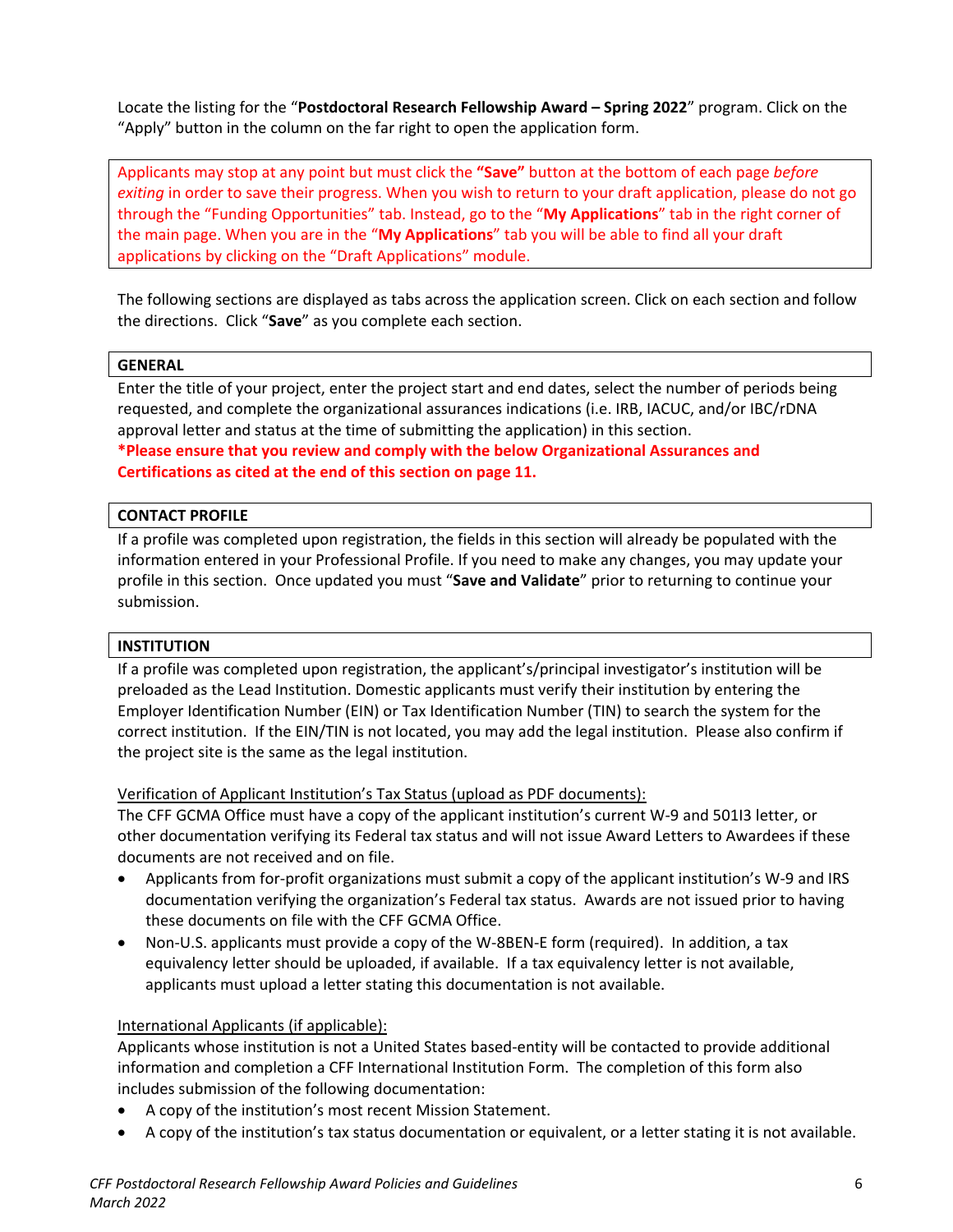- A brief description of other sources of support, such as official awards, private endowments, and commercial activities, received by the institution.
- A copy of the institution's Standard Operating Procedure(s) or relevant policy to ensure that funds provided are neither distributed to terrorists or their support networks, nor are funds used for activities that support terrorism or terrorist organizations.
- For-profit institutions must submit a complete list of key employees, members of the governing board, and/or other senior management.

Applicants who have provided these documents within the past three (3) years are not required to resubmit them. However, if any of the above documents have been updated since they were previously submitted, please upload any updated documents. The CFF GCMA Office will contact applicants if documents are outdated or missing.

\*Applicants must provide English translations for all non-English documents, including material provided in support of the Research Plan.

## **CONTACTS**

**Please note: The INSTITUTION tab must be completed prior to adding internal contacts to ensure that the contacts are properly associated with the applicant institution.**

Complete the required contact fields by searching by name for existing contacts at your institution for each role. If the desired institutional contact is not available in the system, you may select "**Add Internal Contact**" to create a basic contact profile in order to add the individual to your application.

Additional optional contacts **not** associated with the applicant institution may also be added. These contacts would be considered as additional contributors involved in the proposed research plan. These may include consultants, or collaborators. If the desired external contact is not available in the system, you may select "**Add External Contact**" to create a basic contact profile in order to add the individual to your application.

### **REFERENCES**

Letters of Support and/or Reference are weighted heavily in the review. At least four (4) letters are required as follows:

- **The Mentor(s) for this award –** A Letter of Support from the Mentor(s) should clearly identify the merits of the applicant and must include a description of CF-specific and other training the applicant will receive while working under the Mentor's direction (i.e. seminars, new techniques, professional development, etc.).
- **Additional referees** Letters of Reference from at least three (3) other individuals familiar with the applicant's scientific interests and abilities (with no more than two [2] from the same institution) should attest to the candidate's academic qualifications, motivation, and research potential.

Letters of Reference must be submitted prior to submission of the application. To invite Referees, go to the "**REFERENCES**" tab of the online application, and first search for the referee using the lookup field. If the referee is not located in the system you may select "**Add Referee**" to create a basic contact profile in order to add the individual to the application. Once added, this will generate automated emails (with instructions) sent to each Referee. The applicant should inform Referees to submit the letters at least one (1) week prior to the application deadline. This helps to ensure that the letters have been uploaded before the application is submitted. Once the application has been submitted, no documents can be added.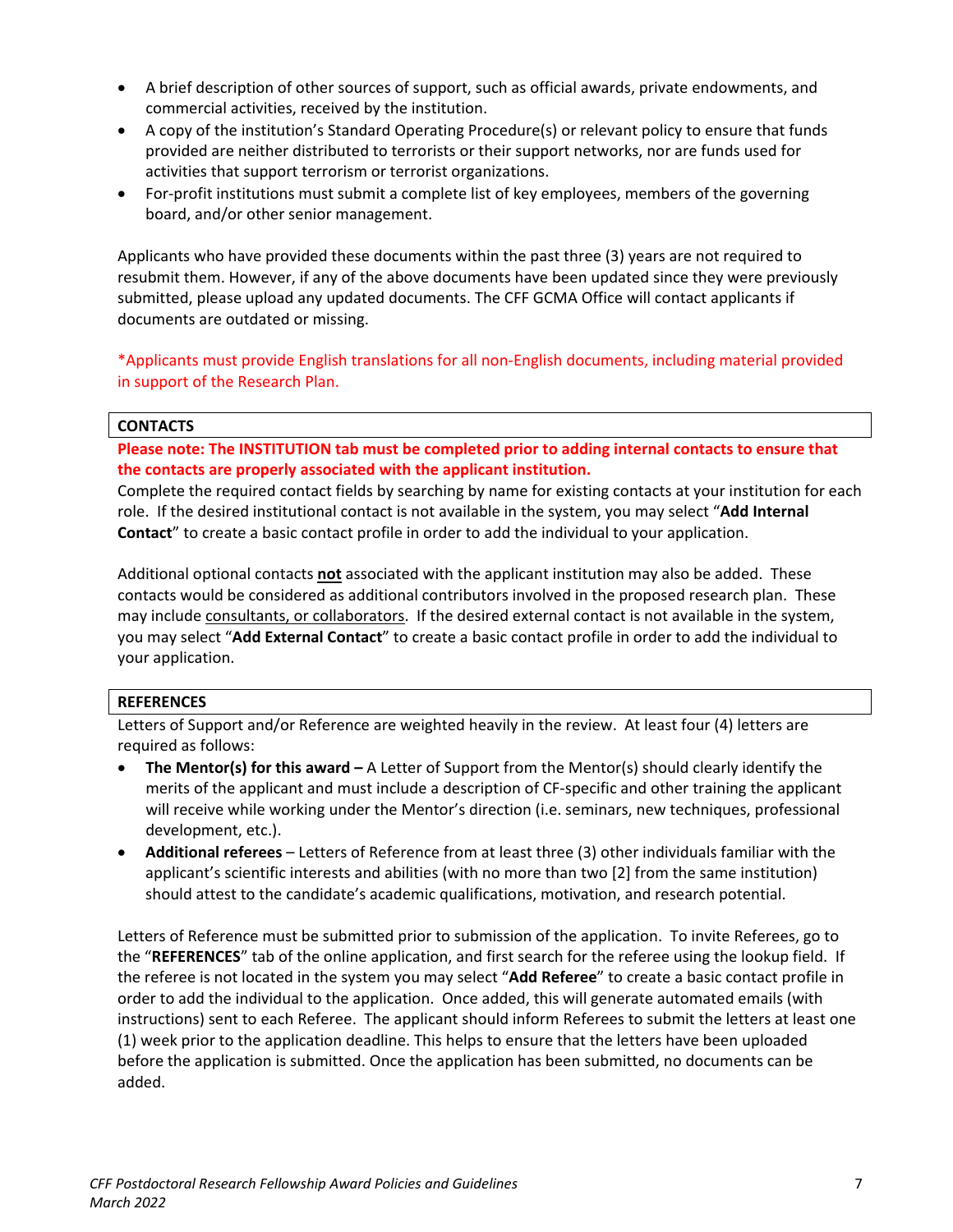Letters uploaded to [http://awards.cff.org](http://awards.cff.org/) should not be password protected or otherwise encrypted. Such encryption will cause errors in assembling a single-print PDF of the application. The applicant should inform the individuals writing letters to not include password protection on their documents.

## **ABSTRACTS/RELEVANCE**

In the space provided online for abstracts, provide a statement of no more than 2,000 characters (including spaces) explaining the subject of the research proposal and its relationship to CF. Two different abstracts are required, as follows:

- **Lay Abstract**: This statement will be used to inform the non-scientific departments of CFF and the general public of the nature of this work. Applicants should not include any confidential or proprietary information, including intellectual property, in the lay abstract.
- **Scientific Abstract**: This statement will be used to inform the scientific community.
- **Summary of Relevance to CFF mission**: All applications are reviewed and scored not only on scientific merit but also on relevance to CFF's mission:

# *The mission of the Cystic Fibrosis Foundation is to cure cystic fibrosis and to provide all people with CF the opportunity to lead long, fulfilling lives by funding research and drug development, partnering with the CF community, and advancing high-quality, specialized care.*

Provide a statement of no more than 3,000 characters (including spaces) summarizing the relevance of the proposed research to the health and well-being of CF patients, for a scientific audience who may or may not have a background in the subspecialty of the proposed research.

# **BUDGET**

Select the "**Edit Budget**" button under Application Budget, to enter and begin completion of the application's budget detail for each year of funding being requested. Postdoctoral Research Fellowships funded through this RFA are for a maximum of two (2) years. The total budget request cannot exceed \$63,350 for Year 1 and \$65,700 for Year 2 (please refer to the funding table in Section III above). Indirect costs are not allowed.

**Salaries & Benefits** - List the names, positions, and percent effort of all professional and non-professional personnel involved in the project, **whether or not salaries are requested**. For each individual, be sure to complete all fields on the Budget Detail in full on the template provided. In accordance with National Institutes of Health (NIH) policy, salary requests may not use an institutional base salary in excess of the current federal salary cap of **\$203,700**. Fringe benefits may be requested if they are treated consistently by the applicant institution as a direct cost to all funding agencies and foundations.

**Travel** - Describe the purpose of any travel being requested. Please note: For North American applicants, expenses for travel outside the North American Continent, including travel to Hawaii, Puerto Rico, and other U.S. territories are not allowable expenses without prior written approval from the CFF GCMA Office. **Travel expenses may not exceed \$1,500 per person per year**. Registration fees associated with conferences are in addition to this allowance should be listed under "Other Expenses". Applicants are encouraged to attend the North American CF Conference each year to present their work.

**Consumable Supplies** - Itemize supplies e.g. glassware, chemicals, animals, in separate categories and give the estimated cost of each category. If animals are involved, state the number, unit purchase cost, and unit care cost.

**Other Expenses** - Itemize other expenses by major categories, such as duplication costs, publication costs, minor equipment (under \$5,000), conference registration fees, etc. Requests for computer hardware maybe considered if the need is well justified and the Trainee's Mentor agrees to share the costs.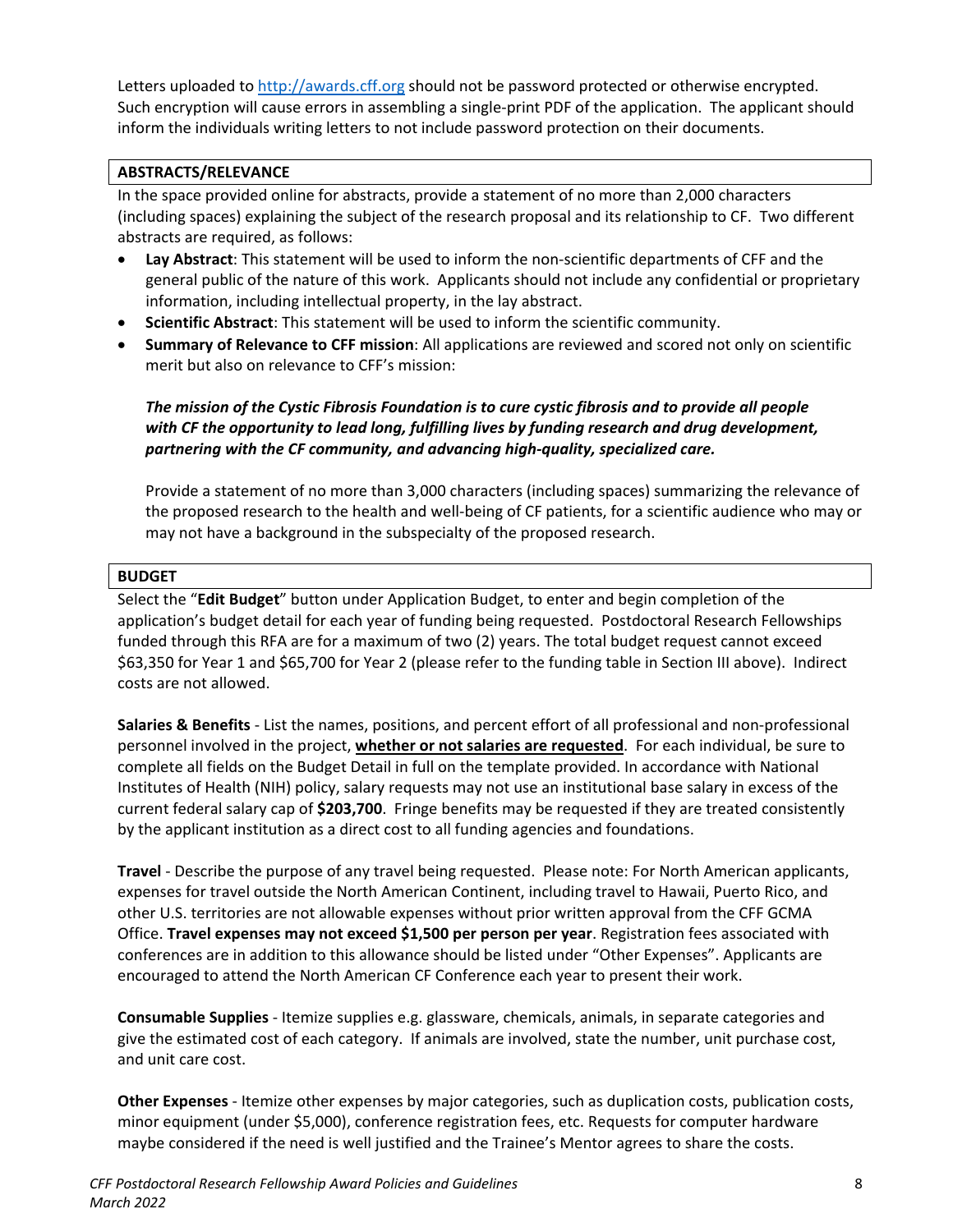## **FULL APPLICATION UPLOADS**

Download the available templates applicable to the project, upload the completed templates to the corresponding attachment types within this section. Templates available for download include:

- Budget Justification
- Research Plan
- Training Plan
- Biographical Sketches for Key Personnel
- Other Support
- Facilities Available
- Mentor's Results of Past and Current CFF/CFFT Support
- Critique Response (if resubmission)

## **BUDGET JUSTIFICATION**

Describe costs listed in the Budget Detail. Use major categories, such as Salary & Benefits, Consultant Costs, Major Equipment, etc. Justify all items and make sure amounts and figures listed in the narrative are consistent with those listed in the Budget Detail.

## **RESEARCH PLAN**

*Page limit*: **Seven (7)** single-sided pages, not including the Literature Cited. Applications exceeding this page limit will not be reviewed. Type the PI's name in the space available in the header of the document. The template available will track page numbers at the bottom.

- Include sufficient information to permit effective review without reference to previous applications. Information should be presented in a clear and concise manner, while being specific and informative.
- Key figures and legends must be included in the Research Plan and should be of sufficient quality and size to be evaluated by the reviewer. If uploaded as Appendices, they will NOT be reviewed.
- If the application is a resubmission of an earlier one, revisions must be clearly indicated by a change in font, bolded or underlined. **CFF will not review resubmissions that have not been revised.**
- **a. Hypothesis and Specific Aims:** State concisely and realistically the intent of the proposed research and the hypothesis to be tested. The specific aims should be relevant to the mission of the Cystic Fibrosis Foundation. Do not exceed one page.
- **b. Background and Significance**: Briefly describe the background. Critically evaluate existing knowledge and specifically identify the gaps that the project is intended to fill. Concisely state the importance and rationale of this research by relating the specific aims to longer-term objectives. This section should also show the potential importance of the proposed work to CF, in particular those areas listed as areas of special interest to CFF. In addition, describe the relationship of the proposed work to your long-term career goals. Preference will be given to applicants who express an interest in a long-term career in CF-related research.
- **c. Preliminary Results**: If applicable, provide a detailed discussion of any preliminary results.
- **d. Experimental Design and Methods**: Provide a detailed discussion of the experimental design and methods to be used to accomplish the specific aims. Describe the protocols, including methods for new techniques, and explain potential advantages over existing methodologies. Discuss the data expected to be obtained and the means by which data will be analyzed and interpreted. If clinical samples are included in the Research Plan, provide details of the methods for patient selection. Discuss potential pitfalls and/or limitations of the proposed procedures and alternative approaches to achieve aims. Point out any procedures, situation or materials that may be hazardous to personnel or patients and the precautions to be exercised. Since Postdoctoral Research Fellowships are reviewed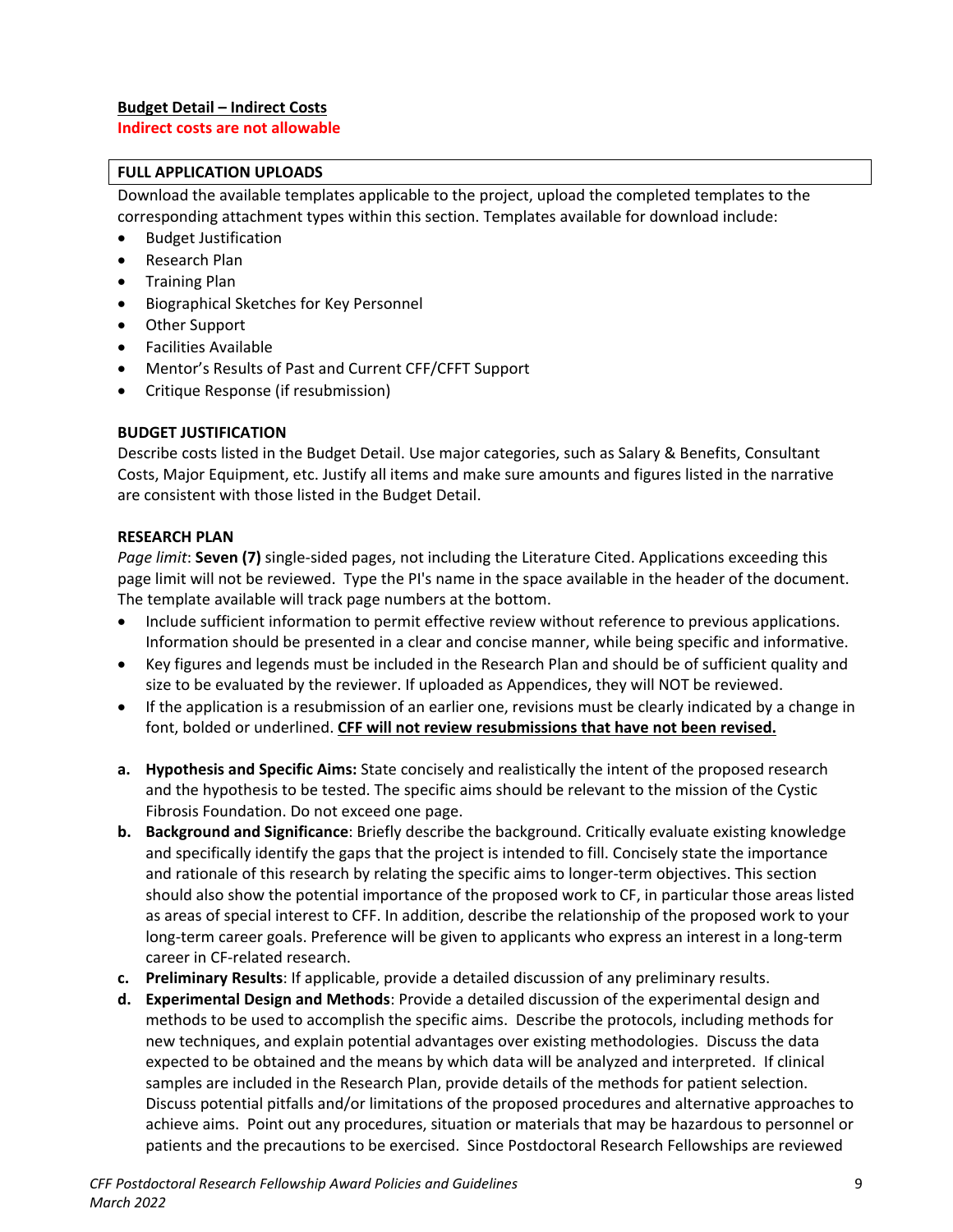by CFF's Research and Research Training Committee (RRT), applications that include methodologies requiring sampling of materials from human subjects will only be considered under this mechanism if the sampling method constitutes minimal patient risk (e.g., venipuncture, nasal cell brushing) and patient samples or data are anonymous.

Describe the level of risk and measures taken to assure patient anonymity to the PI and other professional personnel, unless the PI or other professional personnel are care providers. Note: Interventional studies involving human subjects cannot be supported through this program.

**e. Literature Cited**: References should be numbered in the sequence that they appear in the text at the end of the Research Plan. Each citation must include the names of all authors, title, the name of the journal or book, volume number, page number and year of publication (titles are optional).

## **TRAINING PLAN**

The applicant, in conjunction with the Mentor(s), should develop a personalized training plan that outlines skills and techniques that will be learned during this fellowship period as well as CF-specific training and mentorship that will be available to the applicant. The training plan should also include a description of seminars and conferences the applicant will attend. Applicants are encouraged to attend NACFC and submit an abstract each year of their award. This plan should also address the applicant's long-term career goals and include training and professional development activities that will facilitate the applicant's transition to an independent research career. Do not exceed four (4) pages.

## **BIOGRAPHICAL SKETCH(ES) OF KEY PERSONNEL**

Complete and upload an NIH Biographical Sketch for all the Applicant/Principal Investigator and the Mentor(s). Do not exceed five (5) pages per person.

## **OTHER SUPPORT**

Complete and upload an NIH Biographical Sketch for all the Applicant/Principal Investigator and the Mentor(s). There is no page limitation. Information on other support assists CFF in the identification and resolution of potential sources of overlap. Scientific and budgetary overlap should be minimized. Commitment of an individual's effort greater than 100 percent, is not permitted. If an applicant has a current source of funding (i.e. training grant or other fellowship) that will be relinquished if this award is received, please note that in the Other Support document.

### **FACILITIES AVAILABLE**

Describe the facilities and equipment available at the applicant's institution that will be used for this project, such as laboratory, clinical, animal, computer, office, etc. Provide any additional information about the environment, including any support services available that will be utilized. Describe their pertinent capabilities, proximity and anticipated extent of use. If facilities or equipment at a consultant's or collaborative site will be used, they should be identified and clearly described. There is no page limit. Use continuation pages, if necessary.

# **MENTOR'S RESULTS OF PAST AND CURRENT CFF/CFFT SUPPORT**

Mentor(s) are requested to Identify the results of past and current CFF/CFFT support (e.g., subsequent funding from other sources, journal articles, and invited presentations) and the CFF/CFFT grant/award from which they resulted for the past three to five years. Please note that the following information must be included with each research project identified:

- CFF/CFFT Award Number
- Principal Investigator (PI)
- CFF/CFFT Project Title
- Applicant's Title on Project
- Project Start/End Dates
- Total CFF/CFFT Award Amount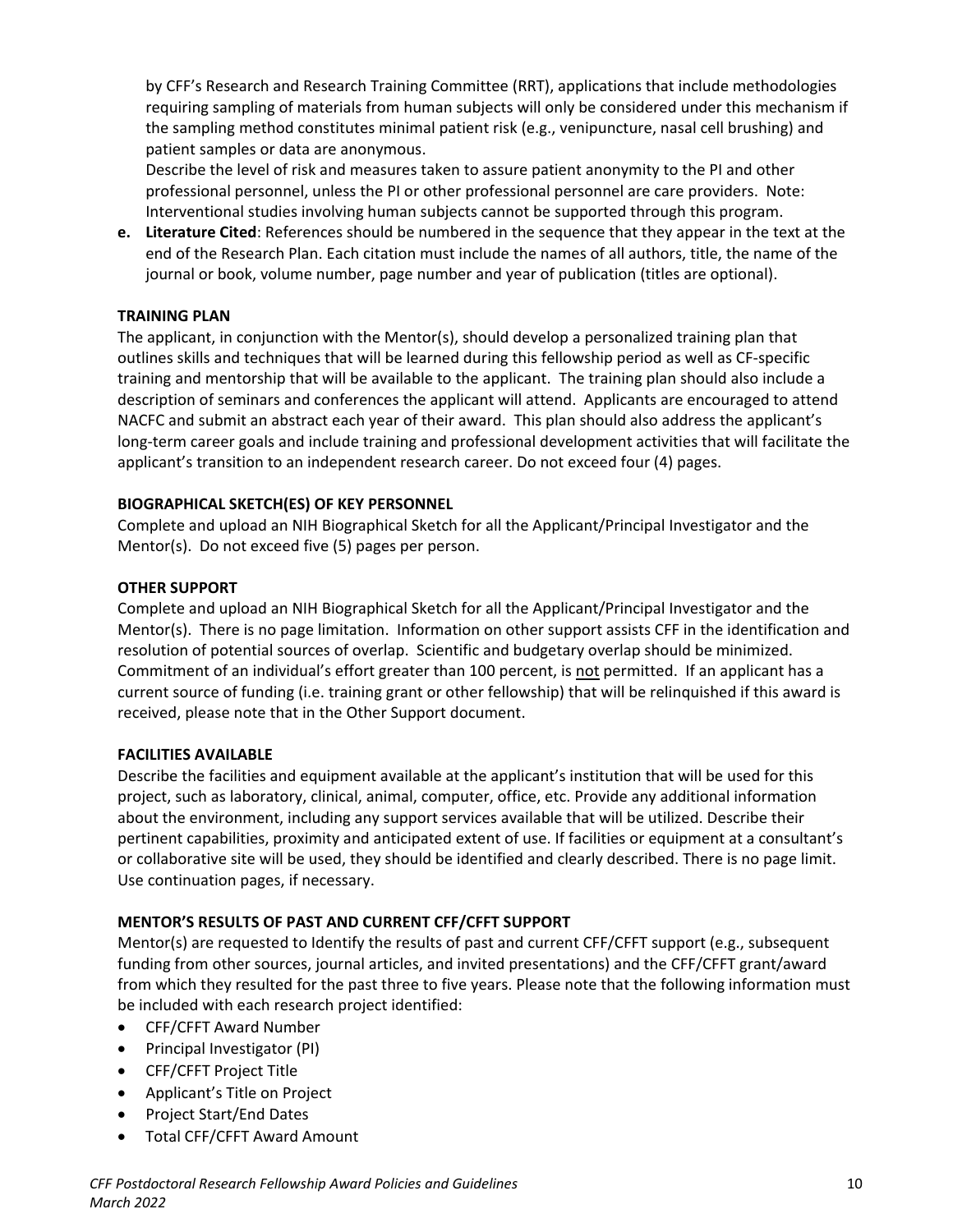• Results of Support

# **CRITIQUE RESPONSE (IF RESUBMISSION)**

If the application is a resubmission of a previously declined application, please provide a point-by-point response to the prior reviews. There is no page limit to your responses, but please be concise and succinct.

## **APPENDICES (IF APPLICABLE)**

Appendices are restricted to the following two (2) categories:

- Certification of organization assurances (i.e. IRB, IACUC and IBC approvals), if applicable.
- Up to three (3) reprints of the applicant's work relating to the general area of research in the proposal may be uploaded in PDF format.

## **\*Organization Assurances & Certifications**

CFF requires, as applicable, that all U.S.-based awardees obtain Institutional Review Board (IRB) approvals for human subject research, Institutional Biosafety Committee (IBC) approval for recombinant or synthetic nucleic acid research, and Institutional Animal Care and Use Committee (IACUC) approval for animal research, (see additional information regarding these approvals below). Copies of these approvals, if available at the time the application is submitted, must be uploaded with the application as appendices. CFF will not release payments to awardee institutions until these documents are received and on file with the CFF GCMA Office.

Awardees based outside of the U.S. must comply with the applicable equivalent regulations in their respective countries and provide copies of approvals as soon as they are available. CFF will not release payments until these documents are received and on file with the CFF GCMA Office.

**Research Involving Human Subjects:** CFF policy pertaining to the protection of individuals as research subjects requires that for each proposal awarded, the awardee institution certify in writing that an Institutional Review Board (IRB) has reviewed and approved the procedures for the use of human subjects, or human organs, tissues and body fluids, in the proposed research, in accordance with the Department of Health and Human Services policies found at [https://www.hhs.gov/ohrp/regulations-and](https://www.hhs.gov/ohrp/regulations-and-policy/index.html)[policy/index.html.](https://www.hhs.gov/ohrp/regulations-and-policy/index.html) In the event the IRB has determined a study is exempt, documentation demonstrating the exempt status must also be submitted to the CFF GCMA Office.

**Research Involving Recombinant or Synthetic Nucleic Acid Molecules: All** research involving recombinant or synthetic nucleic acid and human gene transfer studies supported by CFF must meet the requirements contained in the document *NIH Guidelines for Research Involving Recombinant or Synthetic Nucleic Acid Molecules (updated April 2019*). This publication and announcements of modifications and changes to the NIH Guidelines are available from the Office of Science and Policy, National Institutes of Health, 6705 Rockledge Drive, Ste 750, MSC 7985, Bethesda, MD, 20892-7985 or online at [https://osp.od.nih.gov/wp](https://osp.od.nih.gov/wp-content/uploads/NIH_Guidelines.pdf)[content/uploads/NIH\\_Guidelines.pdf.](https://osp.od.nih.gov/wp-content/uploads/NIH_Guidelines.pdf)

**Research Involving Animals:** Applications submitted to CFF involving the use of animals must meet the guidelines of the National Institutes of Health found a[t https://grants.nih.gov/grants/olaw/olaw.htm,](https://grants.nih.gov/grants/olaw/olaw.htm) which require that all proposed studies be reviewed and approved by an Institutional Animal Care and Use Committee (IACUC). In addition, CFF awardee institutions and laboratories must be accredited by the American Association for Accreditation of Laboratory Animal Care (AAALAC) and/or have other verifiable assurances that the institution and laboratory meet appropriate standards.